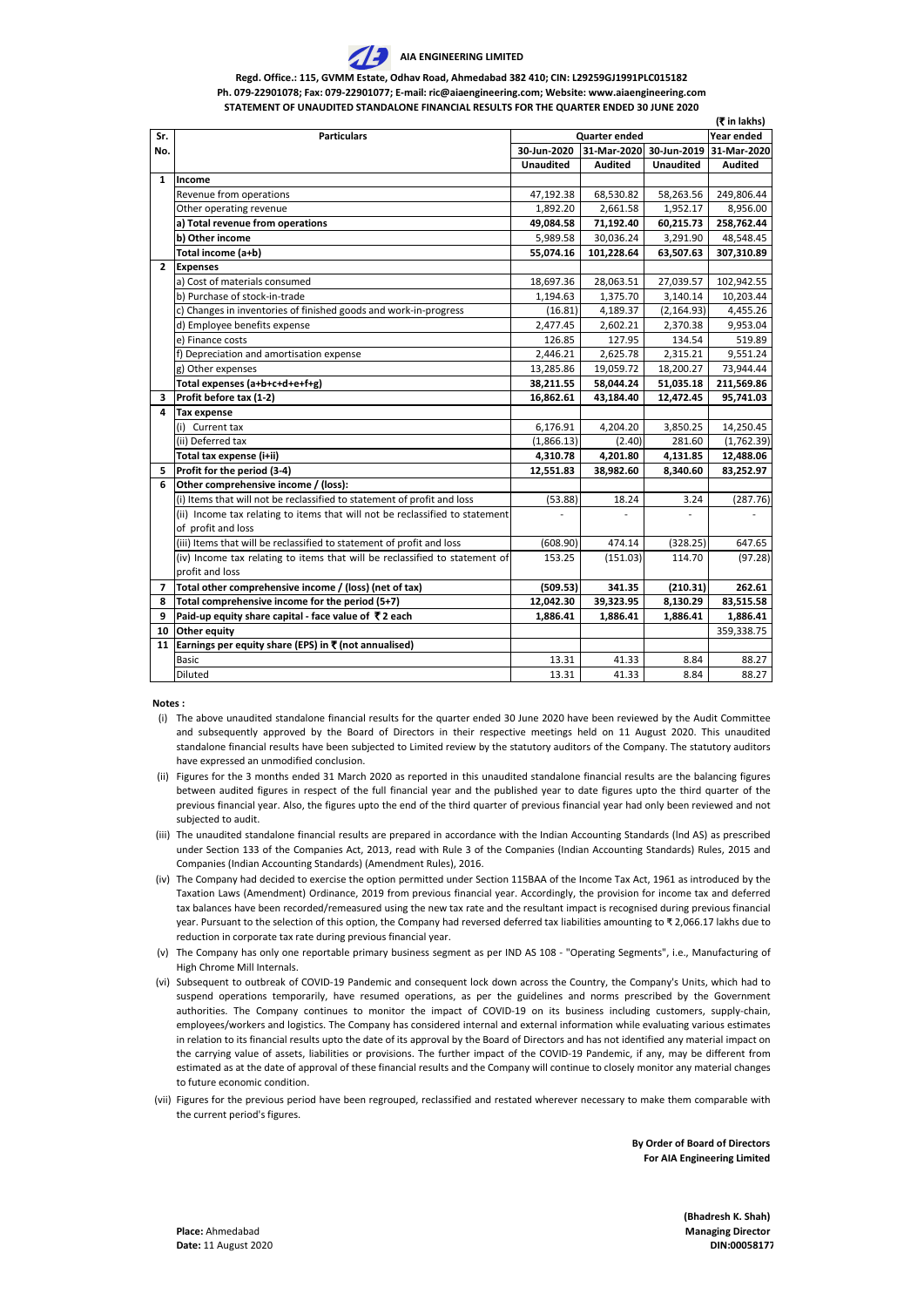

## **AIA ENGINEERING LIMITED**

## **Regd. Office.: 115, GVMM Estate, Odhav Road, Ahmedabad 382 410; CIN: L29259GJ1991PLC015182 Ph. 079-22901078; Fax: 079-22901077; E-mail: ric@aiaengineering.com; Website: www.aiaengineering.com STATEMENT OF UNAUDITED CONSOLIDATED FINANCIAL RESULTS FOR THE QUARTER ENDED 30 JUNE 2020**

|                         |                                                                                    |                  |                |                  | (₹ in lakhs)   |
|-------------------------|------------------------------------------------------------------------------------|------------------|----------------|------------------|----------------|
| Sr.                     | <b>Particulars</b>                                                                 |                  | Year ended     |                  |                |
| No.                     |                                                                                    | 30-Jun-20        | 31-Mar-20      | 30-Jun-19        | 31-Mar-20      |
|                         |                                                                                    | <b>Unaudited</b> | <b>Audited</b> | <b>Unaudited</b> | <b>Audited</b> |
| $\mathbf{1}$            | <b>Income</b>                                                                      |                  |                |                  |                |
|                         | Revenue from operations                                                            | 56,142.13        | 83,031.84      | 71,374.36        | 289,131.75     |
|                         | Other operating revenue                                                            | 1,892.54         | 2,661.58       | 1,952.17         | 8,956.00       |
|                         | a) Total revenue from operations                                                   | 58,034.67        | 85,693.42      | 73,326.53        | 298,087.75     |
|                         | b) Other income                                                                    | 7,475.59         | 2,921.42       | 3,863.64         | 14,191.00      |
|                         | Total Income (a+b)                                                                 | 65,510.26        | 88,614.84      | 77,190.17        | 312,278.75     |
| $\mathbf{2}$            | <b>Expenses</b>                                                                    |                  |                |                  |                |
|                         | a) Cost of materials consumed                                                      | 20,016.57        | 29,498.81      | 30,367.58        | 111,589.77     |
|                         | b) Changes in inventories of finished goods and work-in-progress                   | 2,767.82         | 8,055.47       | (1,694.75)       | 5,757.10       |
|                         | c) Employee benefits expense                                                       | 3,315.65         | 3,436.36       | 3,205.49         | 13,438.76      |
|                         | d) Finance costs                                                                   | 140.78           | 136.37         | 142.98           | 558.75         |
|                         | e) Depreciation and amortisation expense                                           | 2,511.23         | 2,685.20       | 2,362.22         | 9,787.92       |
|                         | f) Other expenses                                                                  | 19,586.23        | 26,227.97      | 24,586.71        | 99,274.02      |
|                         | Total expenses (a+b+c+d+e+f)                                                       | 48,338.28        | 70,040.18      | 58,970.23        | 240,406.32     |
| 3                       | Profit before tax (1-2)                                                            | 17,171.98        | 18,574.66      | 18,219.94        | 71,872.43      |
| 4                       | <b>Tax expense</b>                                                                 |                  |                |                  |                |
|                         | Current tax<br>(i)                                                                 | 6,197.18         | 4,155.53       | 3,860.76         | 14,300.02      |
|                         | (ii) Excess provision for tax of earlier periods written back                      |                  |                |                  | (5.27)         |
|                         | (iii) Deferred tax                                                                 | (1,958.44)       | 176.91         | 404.65           | (1,454.33)     |
|                         | Total tax expense (i+ii+iii)                                                       | 4,238.74         | 4,332.44       | 4,265.41         | 12,840.42      |
| 5.                      | Profit for the period (3-4)                                                        | 12,933.24        | 14,242.22      | 13,954.53        | 59,032.01      |
| 6                       | Other comprehensive income / (loss):                                               |                  |                |                  |                |
|                         | (i) Items that will not be reclassified to statement of profit and loss            | (58.53)          | (4.31)         | 4.55             | (306.37)       |
|                         | (ii) Income tax relating to items that will not be reclassified to statement of    | 1.17             | 5.67           | (0.43)           | 4.68           |
|                         | profit and loss                                                                    |                  |                |                  |                |
|                         | (iii) Items that will be reclassified to statement of profit and loss              | (837.76)         | 2,232.71       | (1,727.46)       | 5.27           |
|                         | (iv) Income tax relating to items that will be reclassified to statement of profit | 153.25           | (151.03)       | 114.70           | (97.28)        |
|                         | and loss                                                                           |                  |                |                  |                |
| $\overline{\mathbf{z}}$ | Total other comprehensive income / (loss) (net of tax)                             | (741.87)         | 2,083.04       | (1,608.64)       | (393.70)       |
| 8                       | Total comprehensive income for the period (5+7)                                    | 12,191.37        | 16,325.26      | 12,345.89        | 58,638.31      |
| 9                       | Net profit / (loss) attributable to:                                               |                  |                |                  |                |
|                         | a) Owners of the Group                                                             | 12,926.74        | 14,162.55      | 14,039.95        | 59,035.80      |
|                         | b) Non-Controlling Interest                                                        | 6.50             | 79.67          | (85.42)          | (3.79)         |
| 10                      | Other comprehensive income / (loss) attributable to:                               |                  |                |                  |                |
|                         | a) Owners of the Group                                                             | (740.99)         | 2,087.28       | (1,608.86)       | (390.20)       |
|                         | b) Non-Controlling Interest                                                        | (0.88)           | (4.24)         | 0.22             | (3.50)         |
| 11                      | Total comprehensive income / (loss) attributable to:                               |                  |                |                  |                |
|                         | a) Owners of the Group                                                             | 12,185.75        | 16,249.83      | 12,431.09        | 58,645.60      |
|                         | b) Non-Controlling Interest                                                        | 5.62             | 75.43          | (85.20)          | (7.29)         |
| 12                      | Paid- up equity share capital - face value of ₹2 each                              | 1,886.41         | 1,886.41       | 1,886.41         | 1,886.41       |
| 13                      | <b>Other equity</b>                                                                |                  |                |                  | 368,242.23     |
| 14                      | Earning per equity share (EPS) in $\bar{x}$ (not annualised)                       |                  |                |                  |                |
|                         | <b>Basic</b>                                                                       | 13.71            | 15.02          | 14.89            | 62.59          |
|                         | Diluted                                                                            | 13.71            | 15.02          | 14.89            | 62.59          |